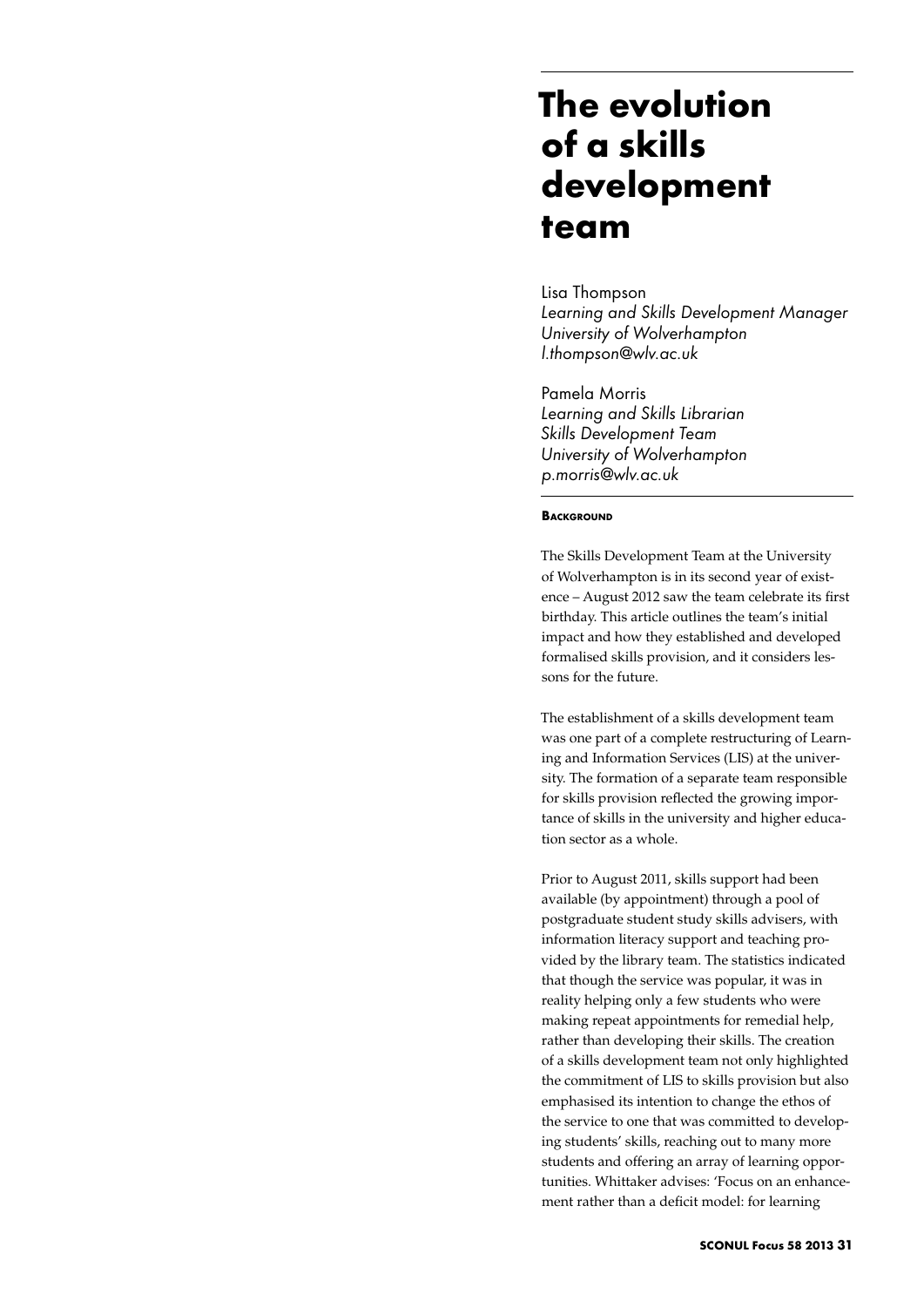support that values and builds on learning and skills achieved so far.' 1

# **Premise of team**

The premise of the new team is that if students develop their academic skills and can put them into practice, they will improve as learners, engage more deeply with their course and achieve more, both in their studies and in their future careers. The skills development team role in enabling this was initially to provide a wide range of skills development opportunities to our students and allow them to access development activities on their own terms. Further development of this role means that skills support is now embedded into subject teaching in order to ensure that skills development opportunities reach the maximum number of students.

### **Initial set up and remit**

The initial challenges facing the team were threefold. Firstly, skills development team members needed to become familiar with their new role, to become fully aware of the issues involved in skills support and to develop their own skills set to match. The team was appointed following interview, and consisted of six existing members of LIS with various library backgrounds. Team members brought diverse skills, commitment and, importantly, enthusiasm to the job – vital when working from an essentially blank sheet! All had previous experience of supporting students in various roles and several held a PGCert qualification. The second challenge was to have a suite of skills development opportunities in place for the first weeks of the new academic year, six weeks on from the establishment of the team. Finally, the team needed to make academics and students aware of their existence and introduce the purpose of this new service to customers and LIS colleagues alike. A challenge, yes, but exciting also!

# **First weeks**

The first six weeks of the team's existence were spent in a flurry of activity developing a suite of workshops for the new academic year, writing accompanying study guides, developing the team's web presence and working through the wide range of logistical and planning issues facing the launch of this new service. The whole suite of activities sits under the brand 'Skills for Learning'. The decision was taken to continue to offer a face-to-face drop-in element to students in an effort to fill the gap left by the defunct study

skills adviser service. The focus for the new skills drop-ins was to be very different, however, with the intention of providing advice on skills development rather than focusing on remedial support. A programme of workshops was devised around core information literacy and academic skills. The development brief was for one-hour interactive workshops, with a variety of activities to engage the prospective attendees. This model of provision was by no means exceptional but was one that suited requirements as the team attempted to meet the differing needs of students at various stages of the learning and skills journey. The logistical challenges facing the team added an extra element to the initial set up process, particularly in the light of the university's cross-campus provision. The team delivers workshops and drop-ins on four campuses, and this has necessitated a system of piloting and reviewing provision levels on different sites in order to achieve a balance of support for the students and academic schools involved.

The inclusion of information literacy in the Skills for Learning programme was a deliberate decision to draw together the two strands of non-subjectspecific information literacy and academic skills. Subject-specific information literacy teaching, often embedded in courses, is part of the remit of the liaison librarian team. Generic information literacy is a valid topic to be covered by the skills development team, essentially because of the overlap with academic skills. Howard argues that 'there is increasing evidence that teaching information literacy in conjunction with other academic skills not only makes more sense to students but also enables them to develop further as learners and therefore produce better results'.2 To underline this further, the skills development team led a project to create an online induction package of information and academic skills which has been favourably received across the university, thus forming another strand of skills support and development. This creation of online resources fits in with the wider university digital literacies framework.

#### **Fitting in**

A key feature of the first year has been establishing the skills development team as a central aspect of the LIS provision to the university. The team falls under a wider umbrella of liaison services, and includes a liaison librarian team charged with all aspects of liaison with academic schools. The liaison services team then falls under the over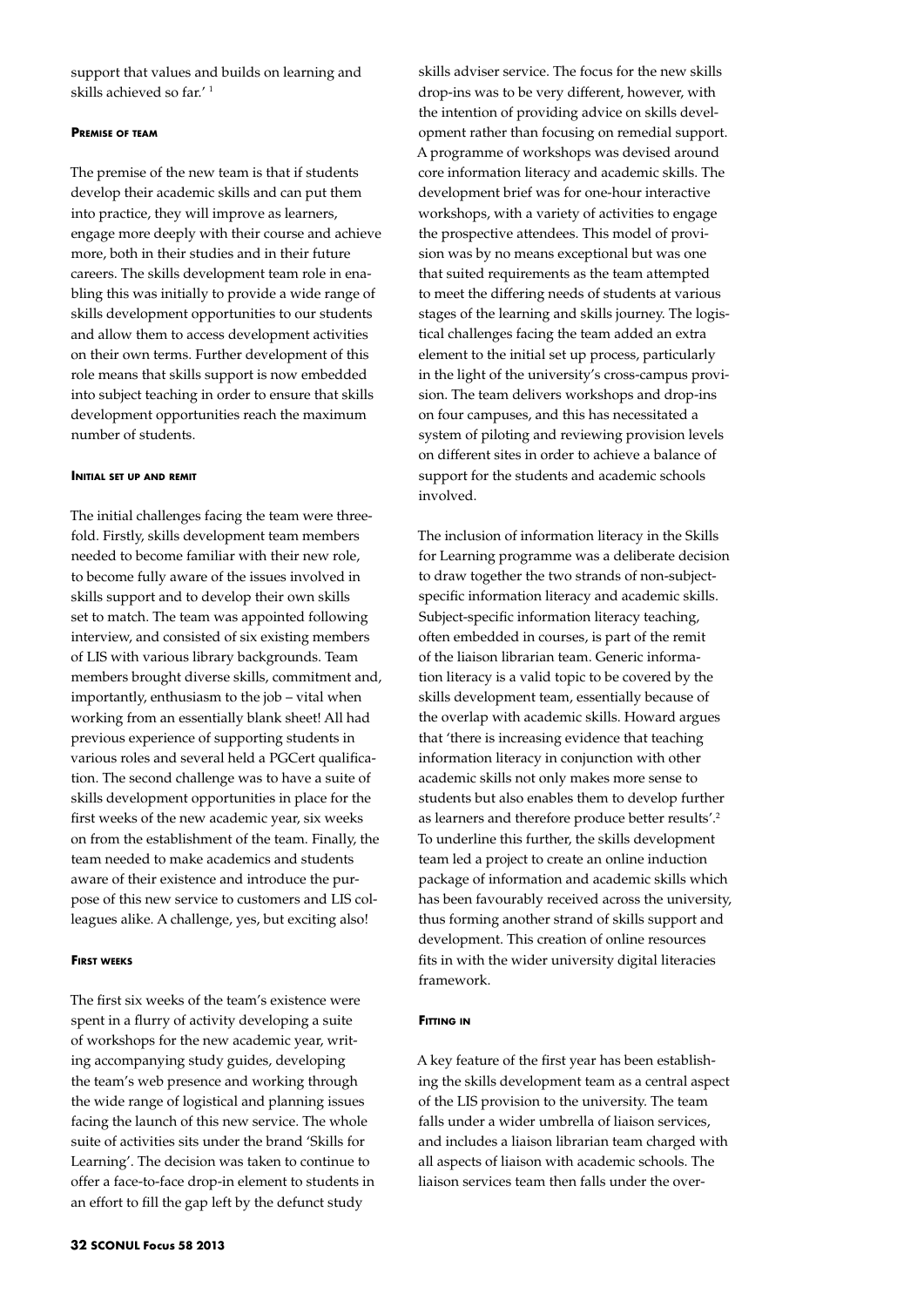arching title of client services, which combines liaison and customer services.

A recognised challenge has been to confirm the skills development team as an integrated resource within the department, to encourage cross-team communication and promotion. This has been an ongoing process of determining the team's focus, introducing that focus and related activities to colleagues in other teams and then reinforcing the message via various communication methods. As the role of the skills team overlaps with the customer service and liaison areas, the definition of the relevant team's areas of responsibility and how the overlap is managed has resulted in increasing collaboration between colleagues across the department. Alongside the internal relationships developed within LIS, successful partnerships fostered with other university departments have enabled the team to make an impact at a university-wide level.

# **Review of first year**

Establishing the first year as a success involved reviewing statistics for online resource usage, attendance at workshops and drop-ins, examining feedback from students and academic staff and making the team's resource development and skills delivery activities into part of the busy, student-filled academic year. Statistics have been encouraging. During the 2011–12 academic year, 235 workshops were run, with 734 attendees, whilst 503 students attended drop-ins from September 2011 to July 2012. The skills web pages showed over 130,000 hits, with over 2500 hits for downloadable study guides developed by the team. The amount of skills resources developed by the team increased during the year to include further workshops, a wider suite of study guides and a range of associated activities and tasks for student use. The team's web pages were comprehensively restructured and redesigned in house to create a brighter, easy-to-navigate web presence. Some of the successful outcomes could have been anticipated – for example, the development of the i-skills online induction package for new students; others were more unexpected, such as the team being shortlisted in the innovation category in the Vice-Chancellor's annual staff excellence awards for 2011–12.

#### **Lessons learned and year 2**

Now that the skills development team is well into its second year, we are putting into practice those lessons learnt in year 1. The team have a

heightened awareness of how important it is for any skills provision to take into account the needs of a student population who vary not only in age, gender and nationality, but also in their method of study (part- and full-time, on campus, distance learners) and preferred style of learning, and who are at different stages in their learning and skills journey. Collis & Moonen 'emphasize the need for learner choice in different aspects of the learning experience',<sup>3</sup> and, as Hockings notes, 'There is a need to develop inclusive pedagogic practices … that take account of the diverse interests and needs of the students in each class'.4 The team have introduced a rigorous review of materials introduced in the first year, and are continuing to ensure that the skills development opportunities offered to students are considered, evidencebased and targeted at student needs. The service has evolved considerably – other LIS teams now deliver some of the materials developed by the skills development team, and there is increased joint delivery. We recognise the need for embedded sessions, whilst still maintaining a balance between optional and compulsory attendance. Wingate states that 'learning how to study effectively cannot be separated from subject content and the process of learning'.<sup>5</sup> There is also a shift towards offering joint face-to-face sessions with liaison librarians; such sessions are targeted at specific subject groups, levels of study or student groups such as international students.

The team's awareness of the diversity of the student population has been the impetus for the creation of a wider range of learning opportunities for students, either by increasing the choice available or by offering more in-depth / tailored / levelled experiences. Using lecture capture, presentations with a signer have been developed for hearingimpaired students. Several workshops are now delivered at both an undergraduate and postgraduate level. A Facebook page has been created with the intention of not only publicising the skills team but also developing a learning community through which students can offer peer support. Research carried out at the University of Wolverhampton by Brett and Cousin indicates that students are receptive to the use of social media for learning purposes: 'The increased learner engagement as compared to the VLE… all make a strong argument for the use of free, student understood and led, web 2.0 technologies to house "e" support'. 6 As we continue to develop our presence on the university VLE, it will be interesting to compare how the two engage our students.